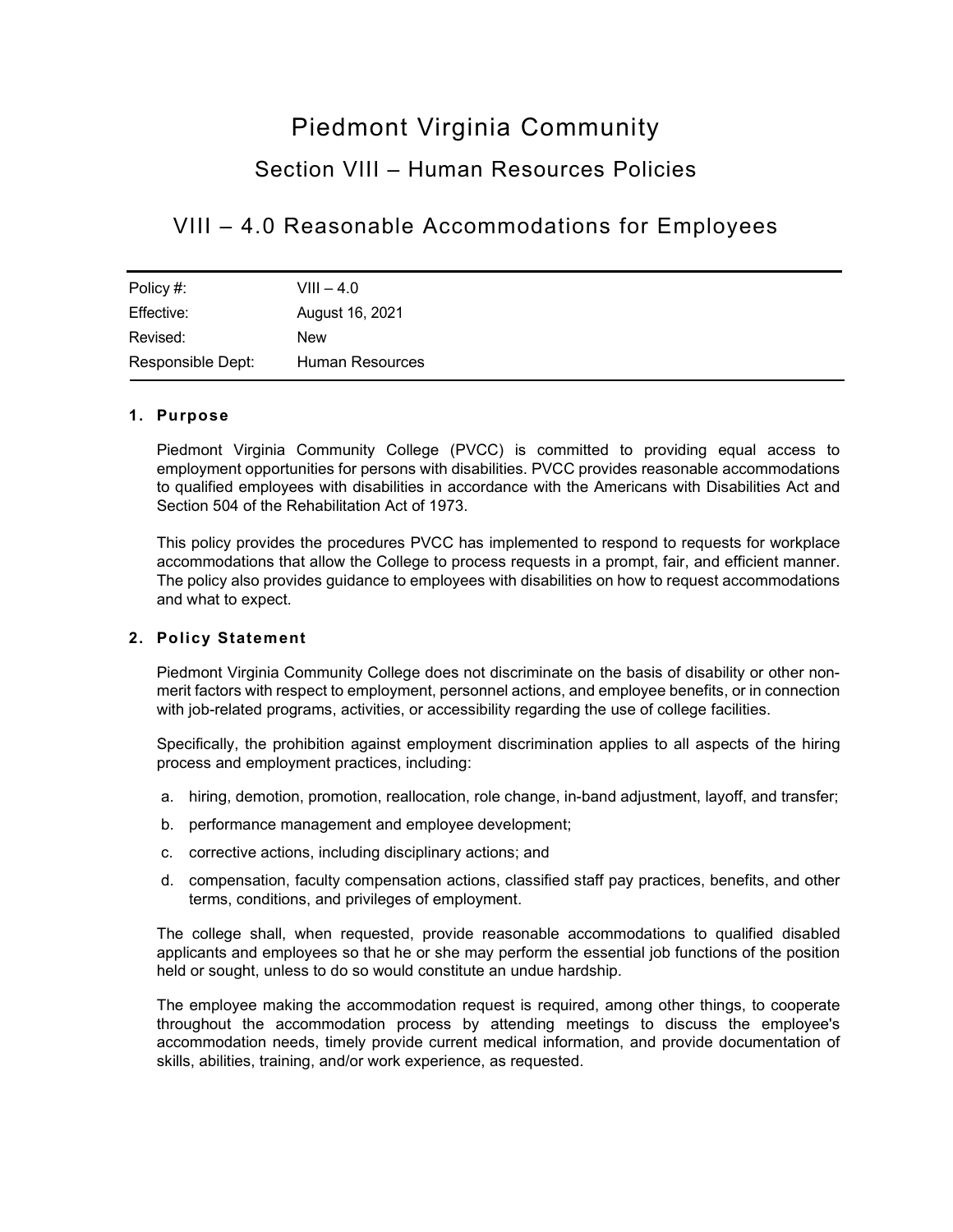Individuals with disabilities, whether or not receiving accommodations, are held to the same standards of conduct and job performance as other employees.

#### **3. Definitions**

For purposes of this policy, the following definitions apply:

ADA Coordinator: the college's designated human resources representative

Appropriate medical professionals: include, but are not limited to, doctors (including psychiatrists), psychologists, nurses, physical therapists, occupational therapists, speech therapists, vocational rehabilitation specialists, and licensed mental health professionals.

Disability: a physical or mental impairment that substantially limits one or more major life activities of the individual, a record of such an impairment, or being regarded as having such an impairment.

Essential job functions: those job activities that are determined by the employer to be essential or core to performing the job.

Major life activities: may include, but are not limited to, caring for oneself, performing manual tasks, seeing, hearing, eating, sleeping, walking, standing, lifting, bending, speaking, breathing, learning, reading, concentrating, thinking, communicating, and working; includes the operation of a major bodily function, including, but not limited to, functions of the immune system, normal cell growth, digestive, bowel, bladder, neurological, brain, respiratory, circulatory, endocrine, and reproductive functions.

Qualified individual: a person with a disability who meets the skill, experience, education, and other job-related requirements of the position held or desired, and who, with or without reasonable accommodation, can perform the essential functions of the job.

Reasonable Accommodation: modification or adjusted practices, procedures, policies, job duties, or to the work environment so that a qualified individual with a disability can perform the position's essential functions, and/or enjoy equal employment opportunity. Reasonable accommodation will be implemented as long as it is medically necessary (i.e., there is competent medical evidence establishing a relationship between the disability and the need for accommodation), and it does not impose an undue hardship on the College.

Undue hardship: significant difficulty or expense incurred by an employer with respect to the provision of reasonable accommodation, which means that an accommodation would be unduly costly, extensive, substantial, or disruptive, or would fundamentally alter the nature or operation of the business. Among the factors to be considered in determining whether an accommodation is an undue hardship is the cost of the accommodation, the employer's size, financial resources, and the nature and structure of its operation.

#### **4. Procedures for Implementation**

- 4.1 An employee who is seeking reasonable accommodation(s) to perform the essential functions of their job must complete the ADA Employee Request for Reasonable Accommodations Form and the ADA Medical Release Form.
- 4.2 Upon receipt of the ADA Employee Request for Reasonable Accommodations Form and the ADA Medical Release Form, the ADA Coordinator will engage in the assessment process which will include:
	- a. The ADA Coordinator will contact the employee to discuss the ADA process, to understand the employee's accommodation request, and to verify the contact information of the appropriate medical provider.
	- b. The ADA Coordinator may consult with the employee's supervisor to determine essential functions, work environment, and physical demands of the employee's job.